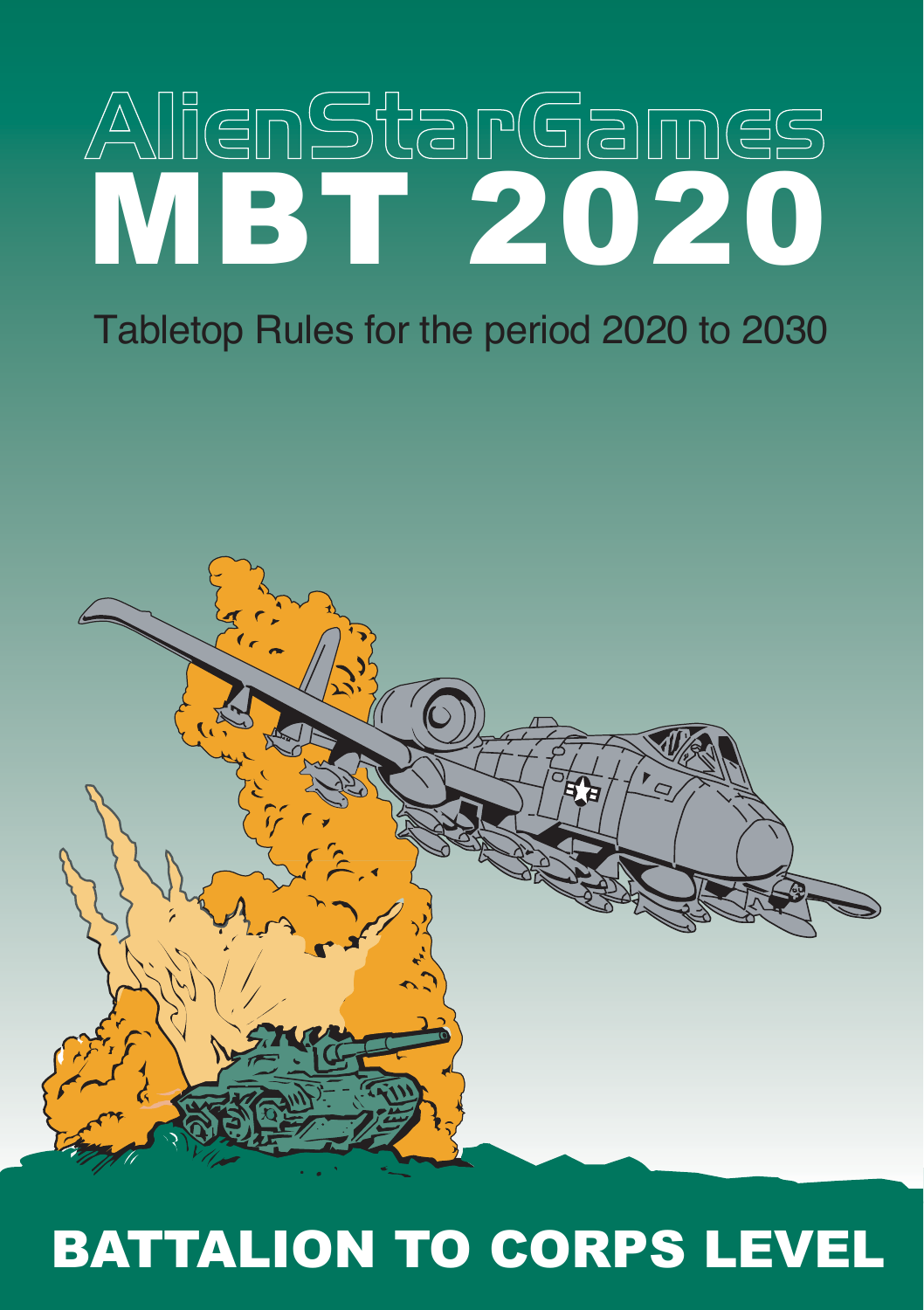#### **INTRODUCTION.**

Thank you for downloading these rules. I hope you enjoy gaming with them. I will be most happy to receive any comments, suggestions, ideas etc. Any feedback received will be gratefully acknowledged.

I began modern period wargaming with a passion in the early 1980's with rules the Wargames Research Group 1950 to 1985 set. This was my introduction to the world of wargaming. Succeeding editions from a variety of vendors have succeeded in turning me to other periods because of the sheer complexity of the rules. Personally I do not like the idea of playing a battalion sized game in four or more hours which in real life takes 30 minutes to occur. The rule writers then criticise you, the player (and purchaser) for becoming over-indulgent with equipment performance characteristics presenting a plethora of tables and weapon charts that players scour seeking an advantage. The fault is the author and **not you**! Besides, many players, myself included, live busy hectic lives more suited to efficient fast play.

Most rules of this period obsessively focus on equipment specification as if that is the key to victory. In real-life, sadly, it is seen that victory or defeat is accomplished by soldiers, that are often wet, cold, fearful and hungry. This and whether the troops are well led, motivated, supplied and trained are much more important factors than techspecs.

Considering much of the technology in this period is classified a much more general and careful approach to weapon performance is required. Also, this set does not use one model equals one real tank/ weapon or man. They do not use an alternate move fire system, where a coup-de-grace can be delivered without a single 'shot' being returned. They can be played in real time or faster. You can easily use a division or corps. The rules ignore the practical characteristics of equipment ignored by real life troops.

Finally, these rules are revolutionary as they do not use dice to adjudicate combat. No more blaming an unlucky die roll!

Good tactics, tactical thinking and careful planning will more than compensate for an enemy's technical or numerical advantage. Outwit and off-foot your opponent. Develop battle strategy and develop the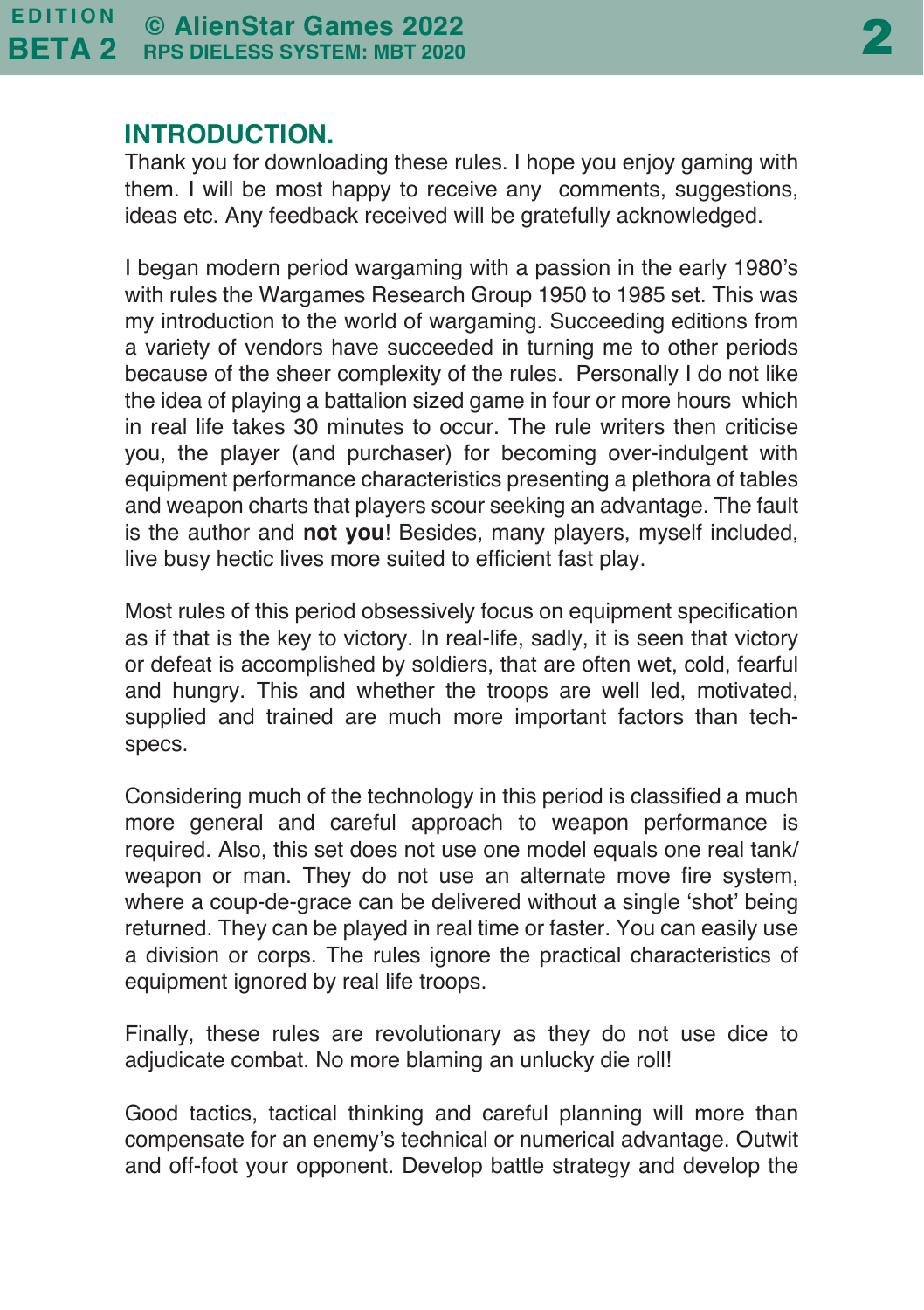courage to see it through. Commanders who change course half way through a battle generally usually come to grief.

#### **CHOICE OF FIGURE AND postureL SCALE**

Initially, these rules can be used with the 6mm and 10mm scales. Both are well detailed. 10mm provides more scope in its visual appeal, especially with infantry. If required, the rules will be upgraded to cater for other scales from 2mm to 20mm.

#### **TROOP TYPES**

There are four general troop classes, these are **ARMOUR**, **INFANTRY**, **ARTILLERY** and **AIRCRAFT**. Each type is subdivided into the following **sub-class** as below. Furthermore, stands are assigned a posture that defines a stands role. postures explained later.

**ARMOUR**: This general troop class has the **sub-classes** of...

**MBT+** The current zenith of main battle tank development that has at least a 120mm main gun, Chobham or laminated/composite armour. Is at least 60 tonnes, has thermal imaging or equivalent, operates a Digital Integrated Fire Control system and has or will have an Active Protection System and ECM installed. Such as the Challenger 3, Leclerc, Merkava 3, Leopard 2 A4/5+, K2 Black Panther, M1A3.

**MBTn** A main battle tank of at least 55 tonnes with at least a 120mm main gun controlled by an Integrated Fire Control system and protected by Chobham or equivalent laminated/composite armour. Such as Challenger 1 or 2, Leclerc, Merkava 2, Leopard 2/A1-A3, K1 Black Panther, M1 Abrams, T-14. Or is at least 42 tonnes with an Active Protection System such as the T-80/90 and their variants. The lower case '**n**' after **MBT** means the category norm, the average.

**MBT-** Any main battle tank that does not fit in any of the above two categories. A stand of **ARMOUR** usually represents a platoon of 4 tanks, however, a stand of older tanks such as the T-54, T-55, T-62, AMX-30, M60, Conqueror, Centurion or similar may represent as many as six.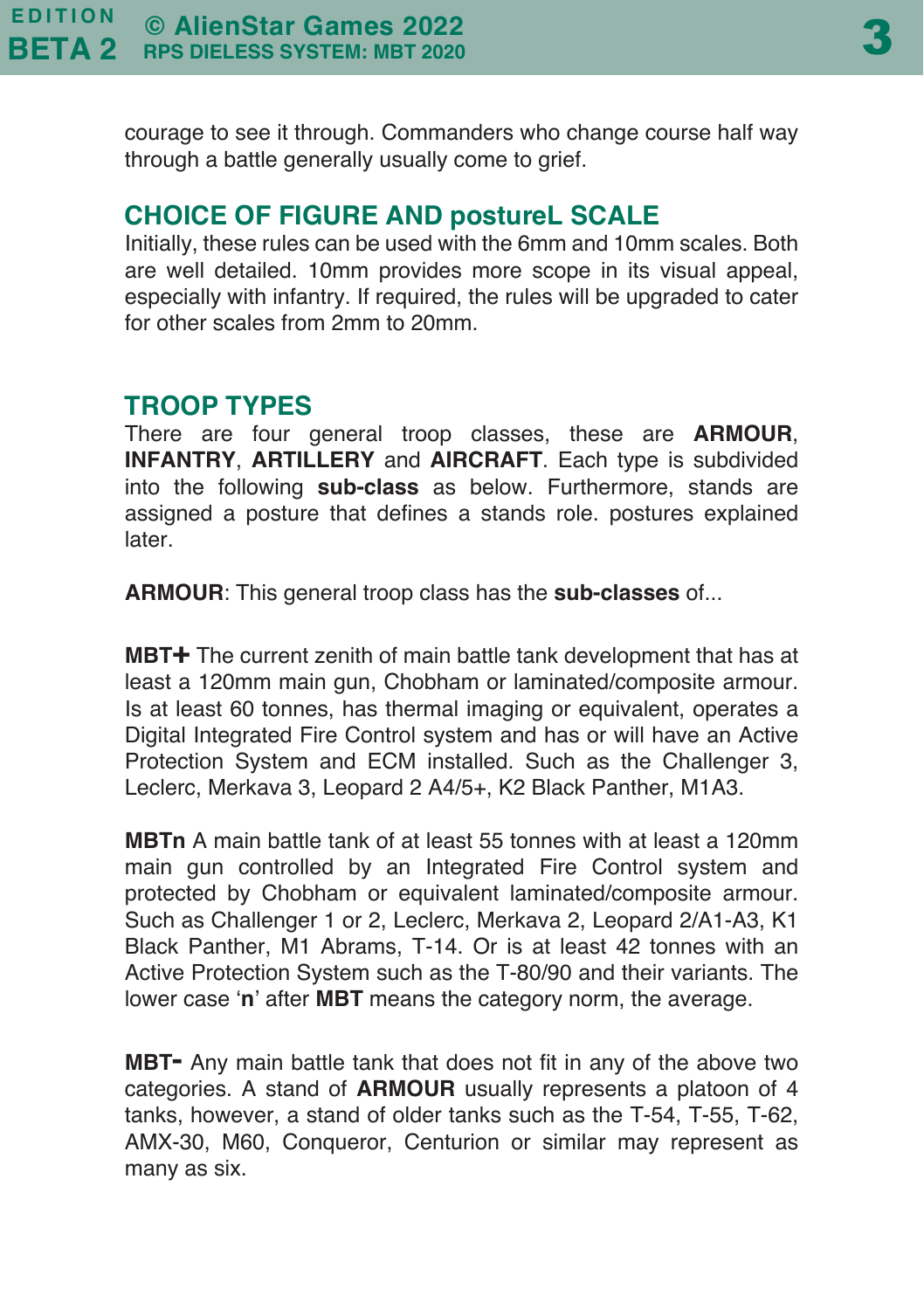

**INFANTRY:** This general troop class has the **sub-classes** of...

**INF+** Troops equipped with small arms and support weapons such as LMG, mortars, NLAW or equivalent and have mobile ATGW and AAGW. Transport by Infantry Combat Vehicles with auto-cannon, ATGW and/or AAGW, such as Warrior, Ajax, Marder or Bradley M2/3.

**INFn** Troops with small arms and support weapons such as LMG, light mortars, LAW and have attached light ATGW, AAGW systems and medium mortars. Transport by armoured personnel carrier such as FV432, M113, BTR series. **INFn** in **LAS** posture would be represented by a stand of vehicle mounted 120mm mortars or field guns up to 105mm. **INFn** in the **ATM** posture would be represented by vehicle mounted anti-tank guided weapons such as Swingfire, TOW, HOT, Spandrel.

**INF-** Troops with small arms that may or may not have light support weapons and are transported by truck or other soft motor transport. **INF-** in **LAS** posture would be represented by a stand of vehicle mounted 81mm mortars. **INF-** in the **ATM** posture would be represented by vehicle mounted lighter anti-tank guided weapons such as Milan.

For the sake of convenience a stand of **INFANTRY** or **ARMOUR** is called a **unit**.

**ARTILLERY:** This general troop class has the sub-classes of...

**ART+** An artillery battery of Self-propelled Guns up to 203mm or MLRS with forward observers, weather observation and prediction systems with battlefield computer control.

**ARTn** An artillery battery of self-propelled guns up to 155mm or multiple launched rockets with a team of forward observers.

**ART-** An artillery battery of towed field pieces up to 155mm with a team of forward observers.

A stand of **ARTILLERY** is called a **battery**.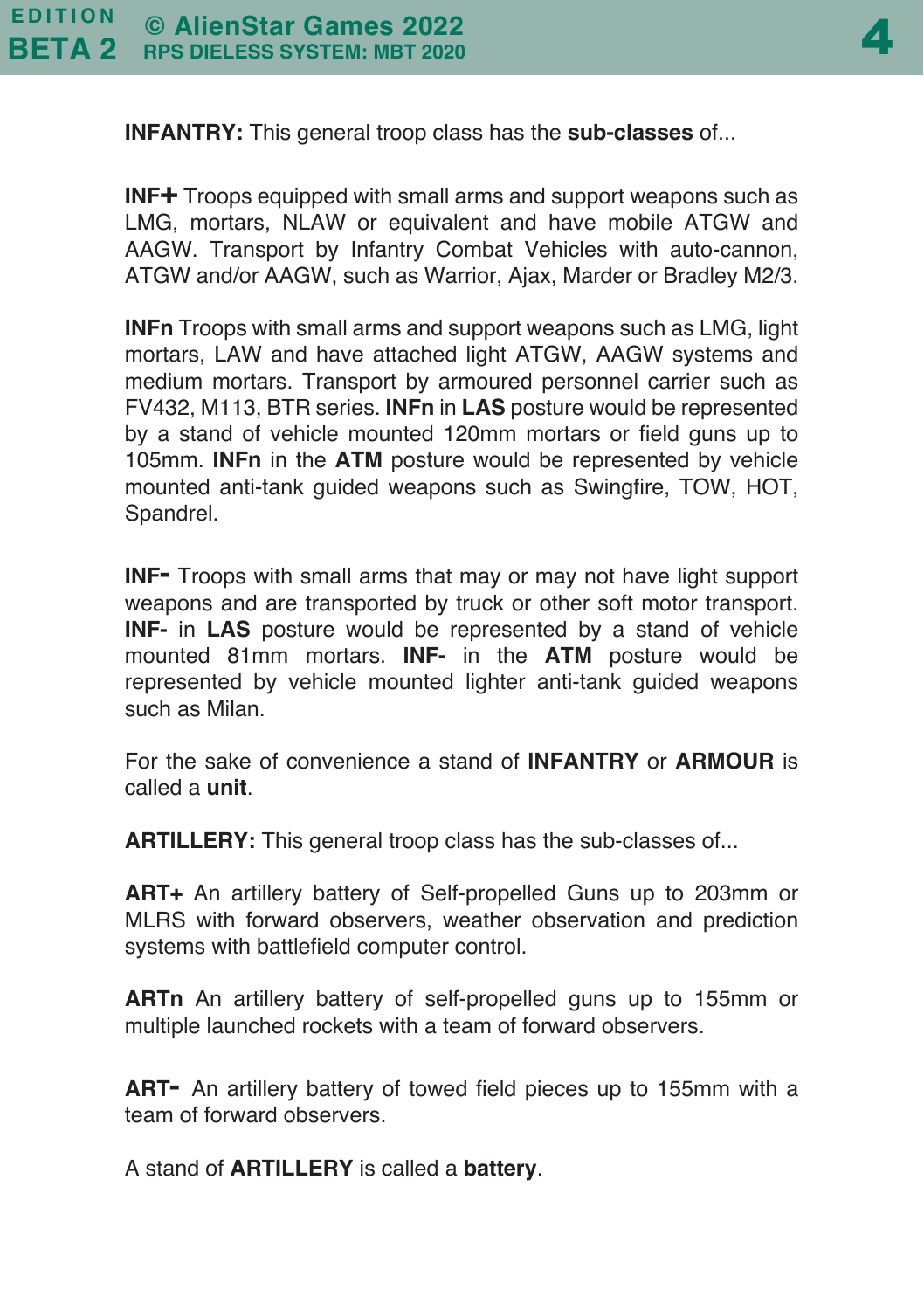**AIRCRAFT:** This general troop class has the **sub-classes** of...

**AIR+** Air superiority fighters with advanced stealth and EW capabilities. Armoured Close Air Support aircraft such as the A-10 or armoured helicopters with heavy ATGW and thermal imaging targeting avionics such as the Apache.

**AIRn** Air superiority fighters such as the F-15, F-16 F-18, F-14. Dedicated Close Air Support aircraft such as the Harrier, F-111, Su-25 or Mi-24 Hind.

**AIR-** Older generation ASF such as the Tornado, Phantom, Viggen, Mi-23 or Older Close Air Support aircraft such as the Mig-27, Phantom, Skyhawk, Pucara. Or transport aircraft converted to gunships such as the DC-3, C-130 Hercules, UH-1 Iroquois.

A stand of **AIRCRAFT** is called a **flight**.

#### **POSTURE.**

All of the stands in a Battle Group **must** be given a posture that defines their specific role or specialisation for the duration of the game. A stand must move and engage according to its posture. The allowed postures are **LAS**, **ATM**, **REC**, **ADA**, **PDA**, **ECM**, **ASF**, **CAS**, **CBA** and **OTF**.

An **INFANTRY** unit can be in the **INFANTRY**, **LAS**, **ATM**, **REC**, **ADA** or **PDA** posture. An **ARMOUR** stand is always in the **ARMOUR** posture. Units in the **INFANTRY** or **ARMOUR** posture is the unit's normal operating posture. An **AIRCRAFT** flight must be in the **ECM**, **ASF** or **CAS** posture. An **ARTILLERY** battery must be in the **CBA** or **OTF** posture.

**LAS** means **L**ight **A**rtillery **S**upport, a specialist stand of usually vehicle mounted mortars. **ATM** is **A**nti-**T**ank **M**unitions, usually vehicle mounted anti-tank guided weapons. **REC** is a unit in a reconnaissance role. **ADA** is Area Defence Anti-Aircraft Artillery and **PDA** is Point Defence Anti-Aircraft Artillery. **ASF** means **A**ir **S**uperiority **F**ighter, **CAS** is **C**lose **A**ir **S**upport, **ECM** is **E**lectronic **C**ounter **M**easures, **OTF** is **O**ff-**T**able Area **F**ire, **CBA** is **C**ounter **B**attery **A**rtillery. Posture once assigned is permanent.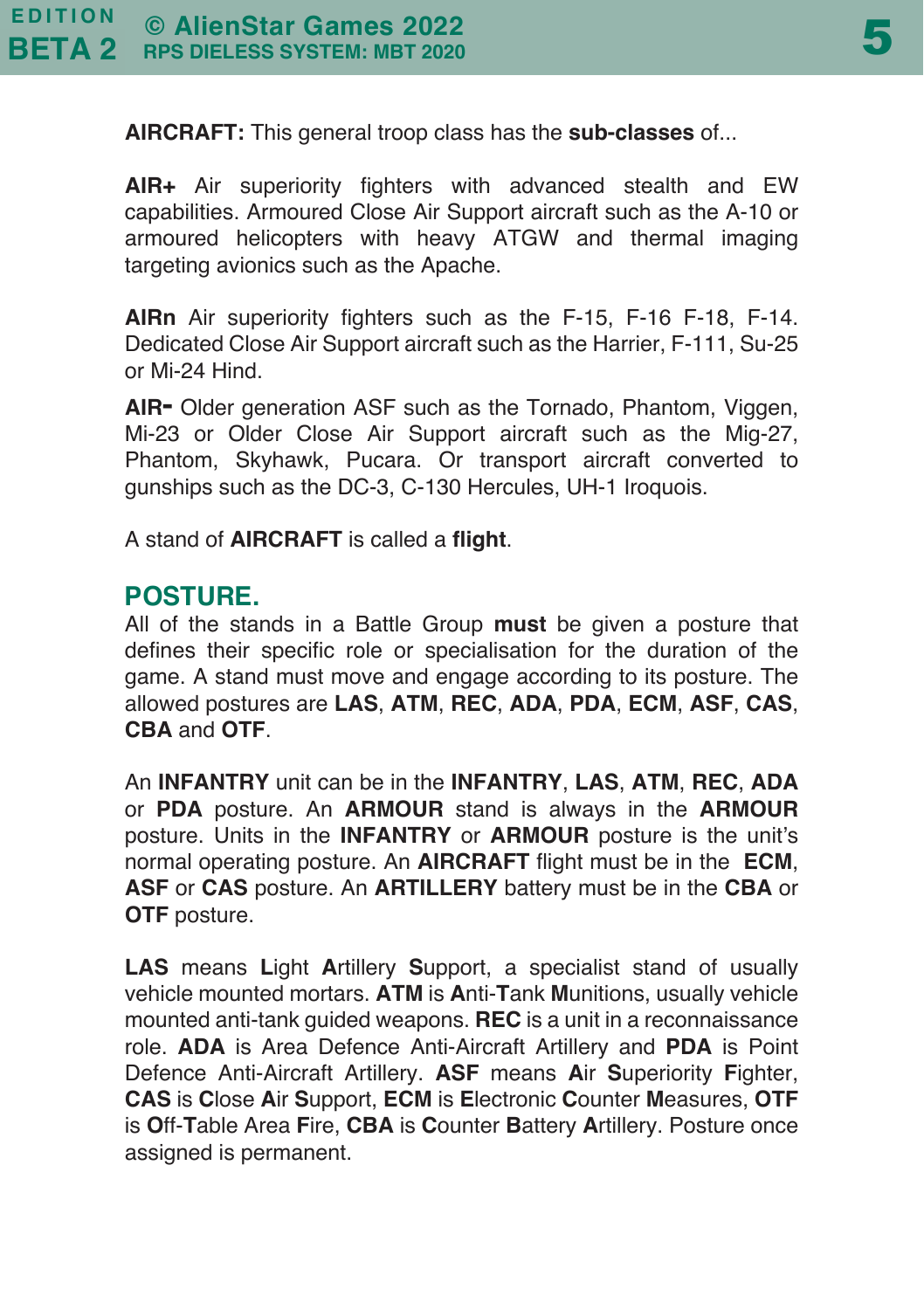#### **MODE**

Furthermore, stands are given a **movement mode**. These are **STATIC**, **MOBILE**, **FAST** and **SNS**.

**INF-** can be in the **STATIC** or **MOBILE** mode. **INF+**, **INFn** and **ARMOUR** can be in the **STATIC**, **MOBILE** or **FAST** mode. **AIRCRAFT** can be in **MOBILE** whilst Helicopters can also be in **STATIC**. **ART-** can only be in **STATIC** whilst **ARTn** and **ART+** can be in **STATIC** or **SNS**.

**STATIC** means the stand does not move in its role and will be dug-in or use local terrain to provide cover. **MOBILE** is the stand's normal tactical movement role. **FAST** is where speed is emphasised at the expense of using local terrain as cover. **SNS** is a specialist artillery mode **S**hoot a**n**d **S**coot, it offers some protection from counter-battery operations.

Like **POSTURE**, when a stand is assigned a mode it is permanent, so get it right! **Helicopters** can change between **STATIC** and **MOBILE**. Engagement results will override a stand's mode.

#### **ENGAGEMENT**

Stands of certain **General Class** and **Posture** can only engage certain opposing stands as follows…

**INFn** and **INF+** can only engage **INFANTRY** in **STATIC**(1) in **Mobile**(2), in **FAST**(3) or in **REC**(4). **ARMOUR** in **STATIC**(4), or in **MOBILE**(8), or in **FAST**(8). **AIRCRAFT** in **CAS**(12).

**INF-** can only engage **INFANTRY** in **STATIC**(1), in **MOBILE**(2) or in **FAST**(2).

**LAS** can only engage **INFANTRY**(8). **ATM** can only engage **ARMOUR**(12). **REC** may not engage anything.

**ADA** can only engage **ASF**(36), **ECM**(36). **PDA** can only engage **AIRCRAFT**(12).

**ARMOUR** can engage **ARMOUR**(12).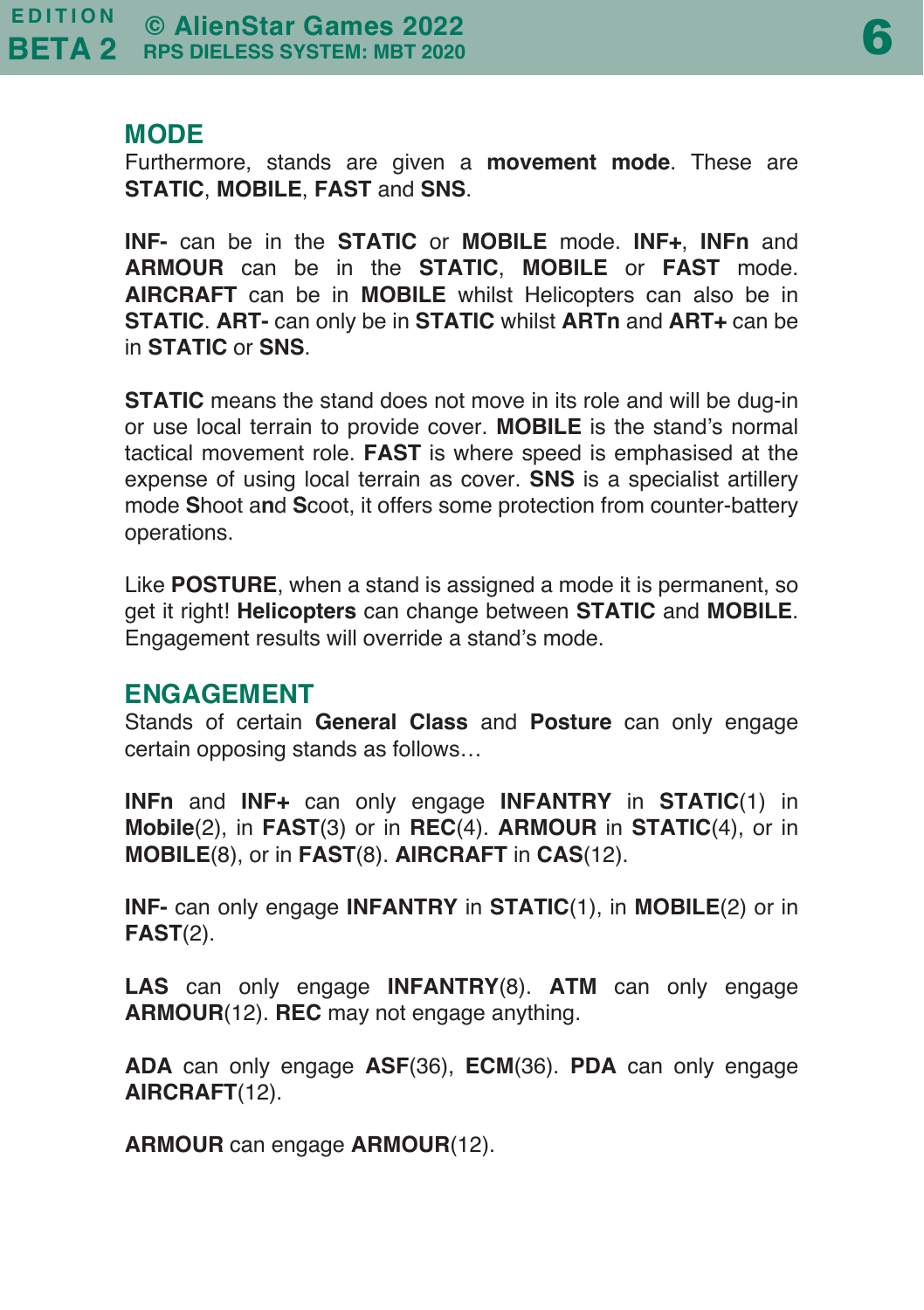**ART-** in **OTF** can only engage **INFANTRY** or **ARMOUR** in **STATIC**. **ARTn** and **ART+** can engage **INFANTRY** and **ARMOUR** in **STATIC**, **MOBILE** and **FAST**.

**ARTILLERY** in **CBA** posture can engage **OTF, CBA** or **LAS.**

**CAS** (which includes helicopters) can engage **INFANTRY**(4), **ARMOUR** (12), **LAS**(8) and **ATM**(12). **ASF** can only engage **AIRCRAFT**(36). **ECM** can only engage **ADA**(36), **PDA**(24), **ECM** and **CBA**.

The figure in the brackets is the engagement range in inches. If there isn't a figure in brackets it means engagement can occur at any range.

#### **TROOP GRADING**

Troops from Africa, South America, Central America, Asia, the Warsaw Pact, Russia and Arabs are classed as **GRADE-**. Whilst troops from Europe, North America, Israel and Australasia are classed as **GRADE+**. Other troops are **GRADEn**. This grading reflects an army's tactical doctrine, training methods, leadership and motivation.

#### **ARMY SIZE AND TROOP REPRESENTATION**

A game consists of a mutually agreed number of battle groups each of 12 troop stands, one of which includes a stand nominated as its **BGHQ** (**B**attle **G**roup **H**ead**Q**uarters). The **BGHQ** stand must be clearly identified.

A stand consists of a square base to which is fixed a number of foot figures or one or two vehicles, helicopters or aircraft. A stand represents a platoon sized unit of infantry, armour, a battery of artillery or a flight of helicopters or aircraft. Stand size is relatively unimportant but should be large enough to accommodate at least 4 foot figures, one vehicle, helicopter or aircraft model. However, the recommended stand size is 1" square for 6mm figures and 2" for 10mm figures.

The stands in a battle group may comprise any type of general troop class of **INFANTRY**, **ARMOUR**, **ARTILLERY** or **AIRCRAFT**. If a battle group is comprised of **INFANTRY** or **ARMOUR** stands with any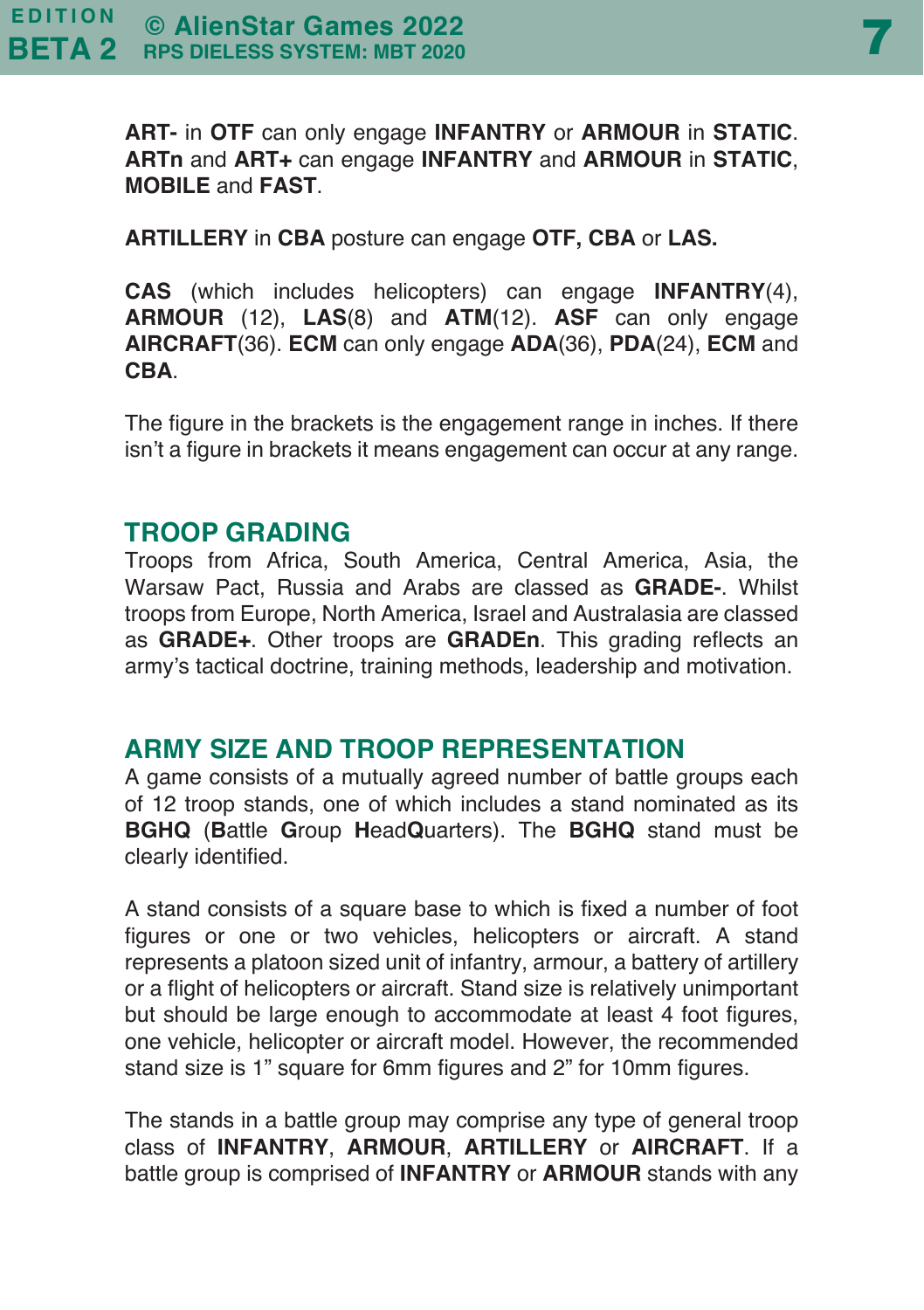**AIRCRAFT** or **ARTILLERY** stands then the **AIRCRAFT** or **ARTILLERY** stands may only select targets within 24" of their own **BGHQ**. A battle group that wholly comprised of **AIRCRAFT** or **ARTILLERY** stands can engage opposition on-table stands within 24" of any friendly **BGHQ**.

Stands that are on-table **must** stay within 12" of their own **BGHQ**.

#### **PLAYING AREA.**

The optimum playing area is 12" wide for every battle group used, the depth is at least half of the total width. Or fixed 6'x4', 8'x4' and 8'x5' gaming areas can be used which are often are the most common. The gaming area is called the table (whether or not you actually play on a table).

#### **TIME SCALE**

The game is played in turns. Each turn is comprised of two rounds. Players take alternate rounds, during which the player whose round it is may make a number of actions for each stand of a battle group. Movement is taken alternately, engagement is not. One turn, on average is equal to about one hour in real life.

#### **DICE**

The dice used are ordinary six sided dice marked 1 to 6 and commonly called **1D6**. A throw of two six-sided dice uses the expression **2D6**. Rolling dice is referred as 'throw', 'throwing', 'dice' or 'dicing'.

#### **RPS**

The radical innovation in these rules is that the use of dice is relegated to peripheral areas. The main mechanic for resolving such things as engagement is done by players doing an **RPS** or **RPS**ing. **RPS** mean **R**ock, **P**aper, **S**cissors. Most people know how to play that!

#### **TERRAIN**

The flexibility that is modern warfare is that it can occur in almost any terrain. Throw a die on the below table to establish the game's climatic zone.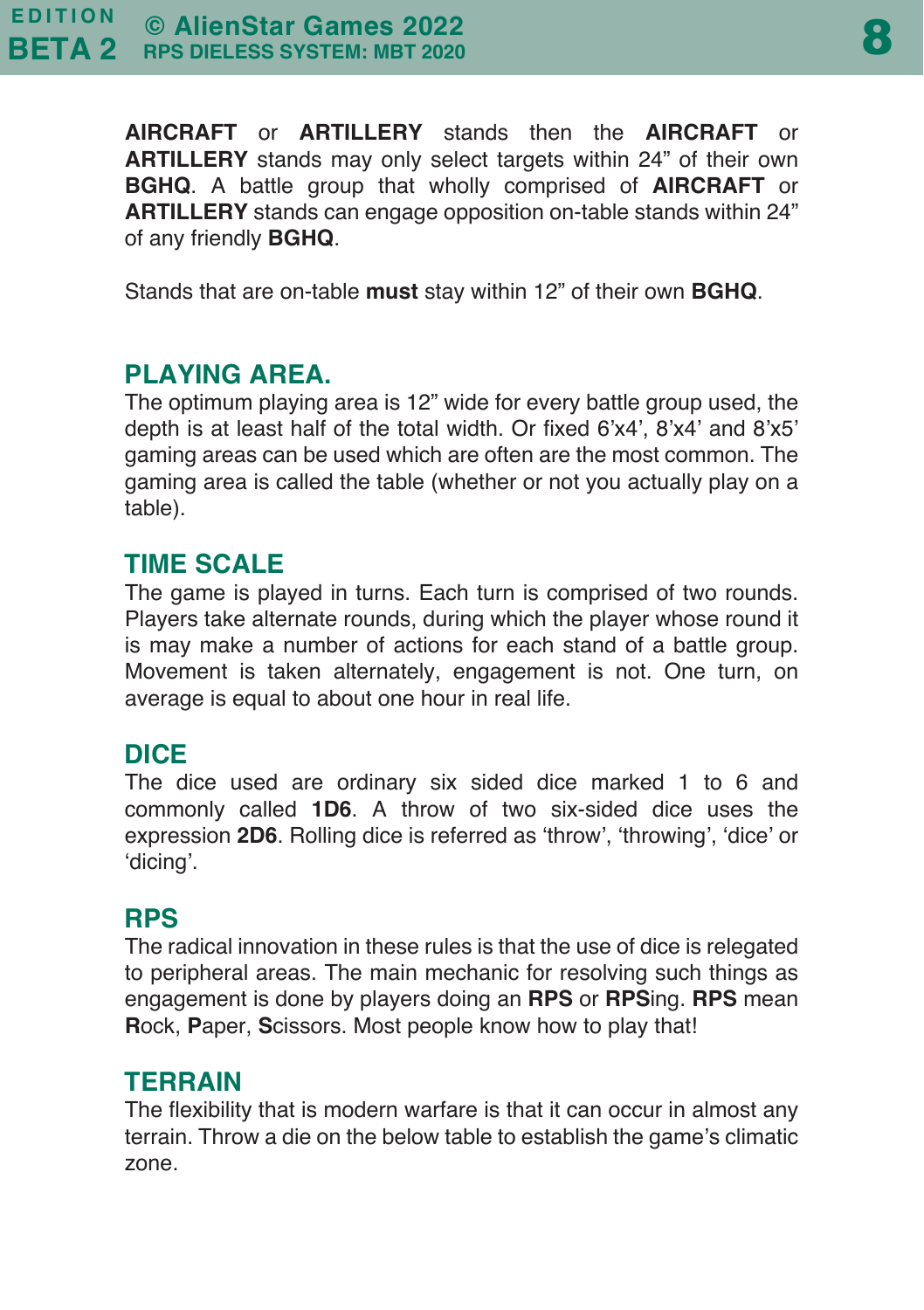| <b>Climatic Zone</b> | Die Score Examples |                                    |
|----------------------|--------------------|------------------------------------|
| <b>Desert</b>        |                    | North Africa.                      |
| <b>Steppe</b>        | 2                  | Poland, West Russia.               |
| Tropical             | 3                  | Burma, S. China, Indo-China.       |
| Temperate            | $4 - 5$            | Europe, USA.                       |
| Cold                 | 6                  | Japan, Manchuria, Finland, Russia. |

If the armies of both players come from the same climatic zone then the battle occurs in that terrain. If the climatic zone of the armies is different, then players **RPS**, the win has the luxury of choosing.

The playing surface is usually comprised of 12" or 16" terrain, carpet tiles, blocks or marked on squares. Dice for a major terrain feature in each square as below;

| <b>Climatic Zone is:</b> |               |               |                 |                  |             |  |  |
|--------------------------|---------------|---------------|-----------------|------------------|-------------|--|--|
| <b>Die Score</b>         | <b>Desert</b> | <b>Steppe</b> | <b>Tropical</b> | <b>Temperate</b> | <b>Cold</b> |  |  |
|                          | н             | н             | <b>SFH</b>      | <b>SFH</b>       | <b>LFA</b>  |  |  |
| $\overline{2}$           | н             | <b>LFA</b>    | <b>SFH</b>      | н                | н           |  |  |
| 3                        | O             | <b>LFA</b>    | <b>LFA</b>      | <b>LFA</b>       | <b>LFA</b>  |  |  |
| $\overline{4}$           | O             |               | <b>LFA</b>      | н                | Н           |  |  |
| 5                        | O             | $\bigcap$     | O               |                  | O           |  |  |
| 6                        |               |               | O               |                  | O           |  |  |
| <b>MBUA</b>              | $6+$          | $6+$          | $5+$            | $5+$             | $5+$        |  |  |
| <b>MINOR</b>             | $1D6 - 3$     | 1D6 -4        | 1D6             | 1D6              | $1D6 - 2$   |  |  |

A major terrain piece can be no larger than the square it is in and no smaller than 1/3 of the said square. Dice again for each square using the **MBUA** (Major Built Up Area) row of the above table, this is the score required on a die to establish the presence of a built up area. Dice again for each square of Open terrain using the **MINOR** row on the above table, using the specified dice, this is the number of minor terrain features in a square of Open Terrain.

**SFH**: Steep Forested Highland, impassable to **ARMOUR, INFn and INF+** and **bad going** to **INF-**. In the tropical climatic zone, the forested areas can be jungle in which case movement is only possible on roads unless jungle trained infantry. Roads in jungle **SFH** areas count as bad going even if surfaced highway, otherwise are good going.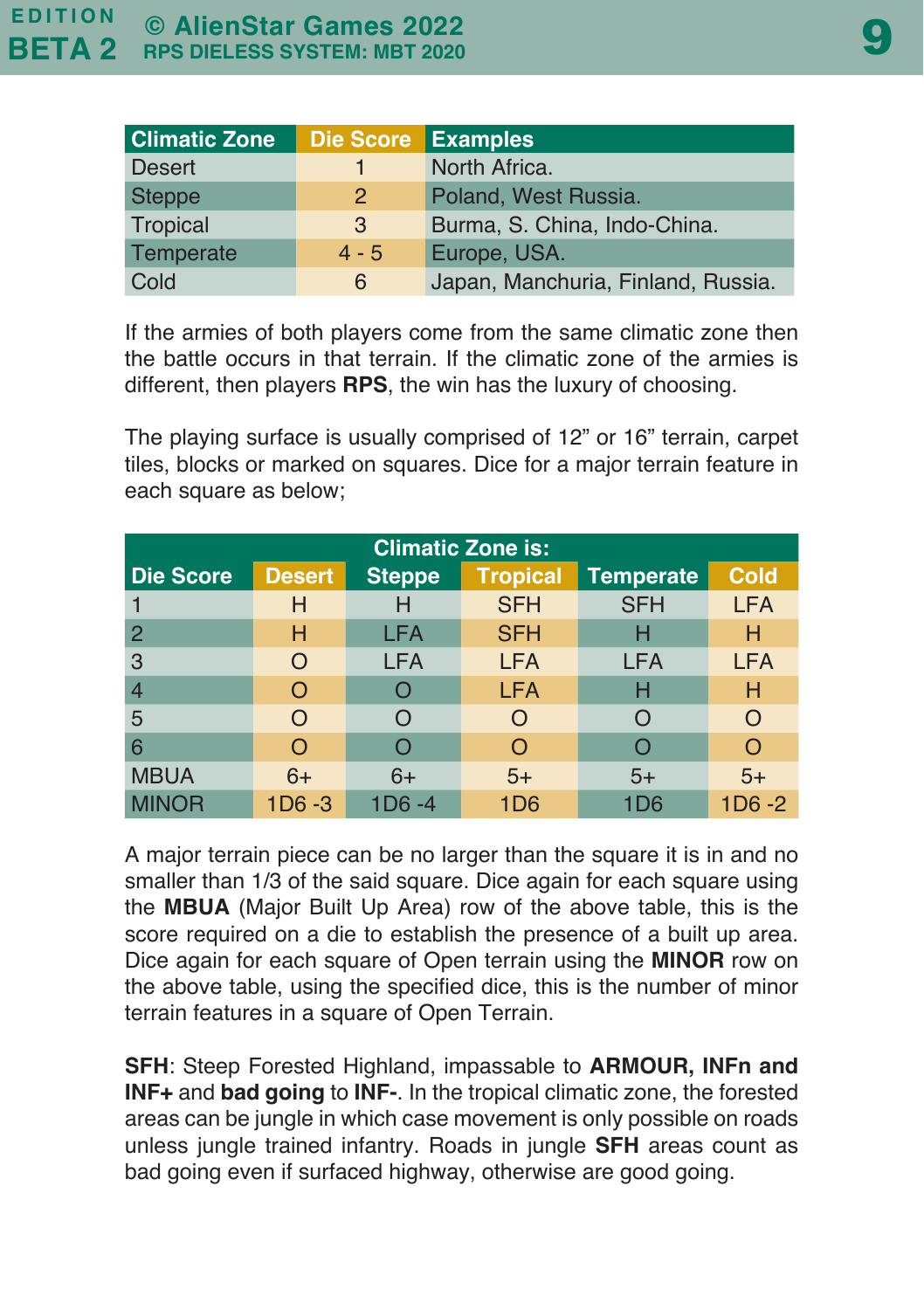**LFA**: Large Forested Area, impassable to **ARMOUR**, **bad going** to **INFn** and **INF+**. In the tropical climatic zone the forested area can be jungle which is impassable to all vehicles except by road and bad going to troops.

**H**: Highland, impassable to **ARMOUR** except by road, **bad going** to **INFn** and **INF+** except by road and good going to **INF-** stands.

**O**: Open terrain with no major features, good going to all troops.

#### **MINOR TERRAIN FEATURES - MTF.**

For each square of **Open Terrain** throw on the **MINOR** row on the table on Page 9. The result is the number of minor terrain pieces (**MTF**) in that square. Dice again to establish the minor terrain type. 1 or 2 is a wood, 3 or 4 is a **BUA**. 5 or 6 is a **hill**. Minor terrain features can be no larger than 8" and cannot be placed any closer than 1" to another minor terrain feature.

#### **MBUA AND BUA**

Built up areas as rolled for in the **MBUA** row as on the table on Page 9 can be placed over any terrain feature. **MBUAs** can be no larger than 8" square. **MBUA** and **BUA** have to be interconnected with at least another **MBUA** or **BUA** by road. **MBUA** and **BUA** are best represented on table by black cloth with model building placed loosely on top so these can be moved out of the way when troops enter the area. **MBUA** and **MBU** are counted as **bad going**.

#### **PLACEMENT OF TERRAIN**

Both players RPS. If a draw, RPS again. The winning player places all of the terrain, the losing player chooses his starting table edge, also called the **base edge**. Opponents start opposite each other.

#### **TERRAIN RULES**

Representation of terrain is left to the creativity of the gamers. However, terrain pieces must be easily identifiable and understood by both players. If a direct straight line from one on-table stand to another has intervening **H**, **LFA**, **SFH**, **MBUA**, **BUA** or **MTF**, line of sight is blocked and engagement can only occur when stands are in contact.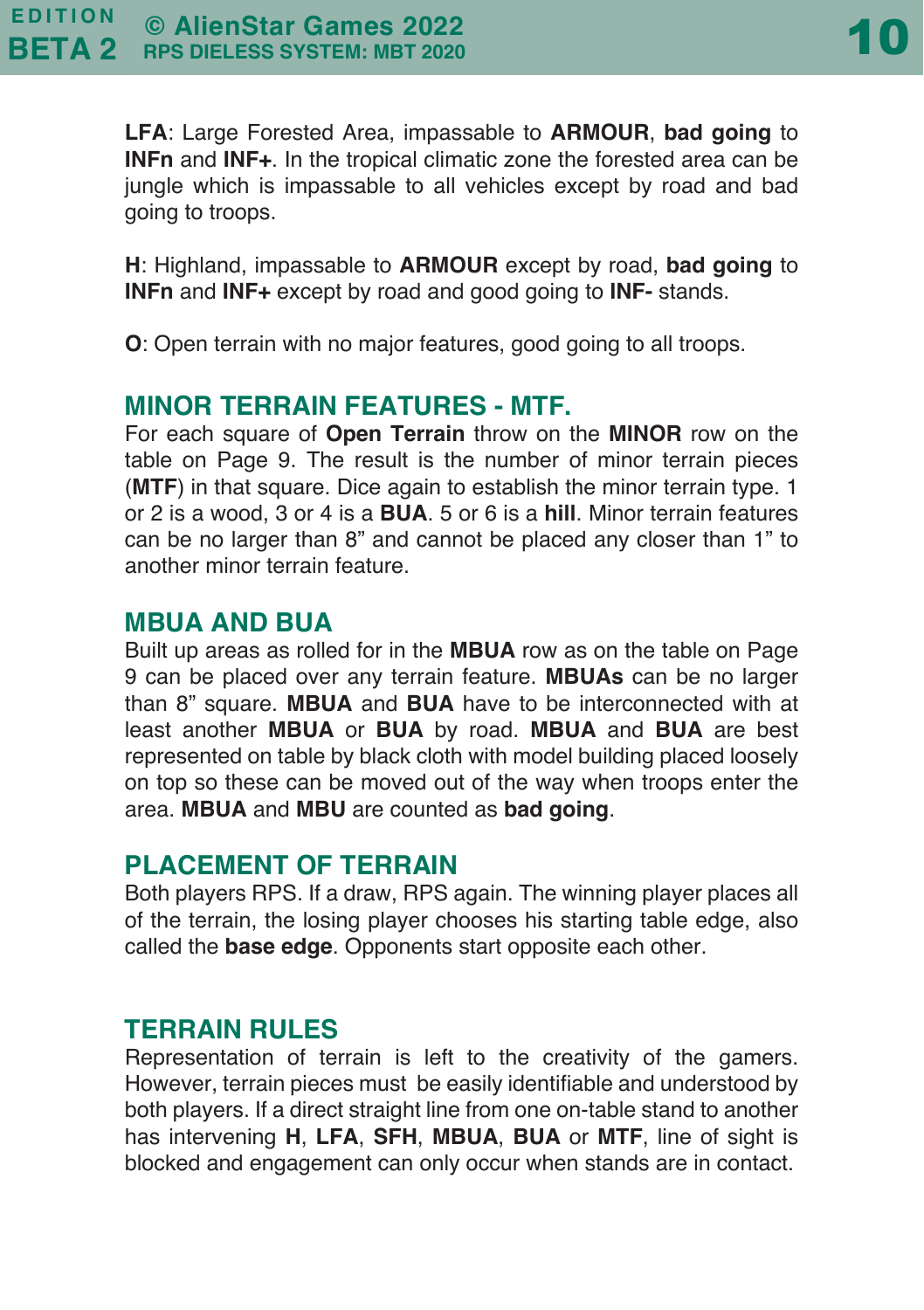If both players agree, then a river can be present. It can run across the diagonal of the table or from the left to right half way across. The river will run around **SFH**, **H**, hills and rises. Where roads cross the river a bridge will result. The river can be represented by blue or brown cloth cut in strips 1" wide. Such a river (such as the Thames, Rhine or Seine) can only be crossed by bridge.

#### **SMOKE**

A stand of **ARTILLERY** in **OTF** posture may create a smoke screen that is **2"x 2"** it is positioned on an area using the same rules as if the area was a target stand. An **INFn** and **INF+** and **ARMOUR** stands can create a smoke screen that is **2"x 2"**. The screen is removed when the current turn ends. A smoke screen blocks line of sight. Unless in an attacker/defender game (where ammunition is assumed to be stock-piled) a battery only has enough smoke for two turns of fire.

#### **ILLUMINATION**

A stand of **ARTILLERY** in **OTF** can illuminate a zone that is **2"** in diameter. It is positioned on an area using the same rules as if the area was engaging a stand. An **INFn** and I**NF+** stand can create an illuminated zone that is **1"** in diameter. All stands within the zone can be engaged at daylight detection distance subject to weather. Unless in an attacker/defender game (where ammunition is assumed to be stock-piled) a battery only has enough illumination rounds for two turns of fire. Areas illuminated are represented by card or plastic cutouts. Areas of smoke can be represented by stands with balls of cotton fluffed up.

#### **TIME OF DAY AND NIGHT FIGHTING**

Using the right hand column, throw a die on the below table to establish the season in which the game is set.

|            | <b>Climatic Zone</b> |            |             |           |  |  |
|------------|----------------------|------------|-------------|-----------|--|--|
| The Season | The Hour             | Dawn       | <b>Dusk</b> | Die Score |  |  |
| Winter     | Throw 2d6            | 7 - 9am    | $3 - 5$ pm  | 6         |  |  |
| Autumn     | Throw 2d6            | $6 - 8am$  | $5 - 7$ pm  | 5         |  |  |
| Spring     | Throw 2d6            | $5 - 7$ am | $7 - 9$ pm  | 3, 4      |  |  |
| Summer     | Throw 2d6            | $4 - 6am$  | $9 - 11$ pm | 1, 2      |  |  |

Then throw another die, if the result is 1, 2, 3 or 4 it is a.m. otherwise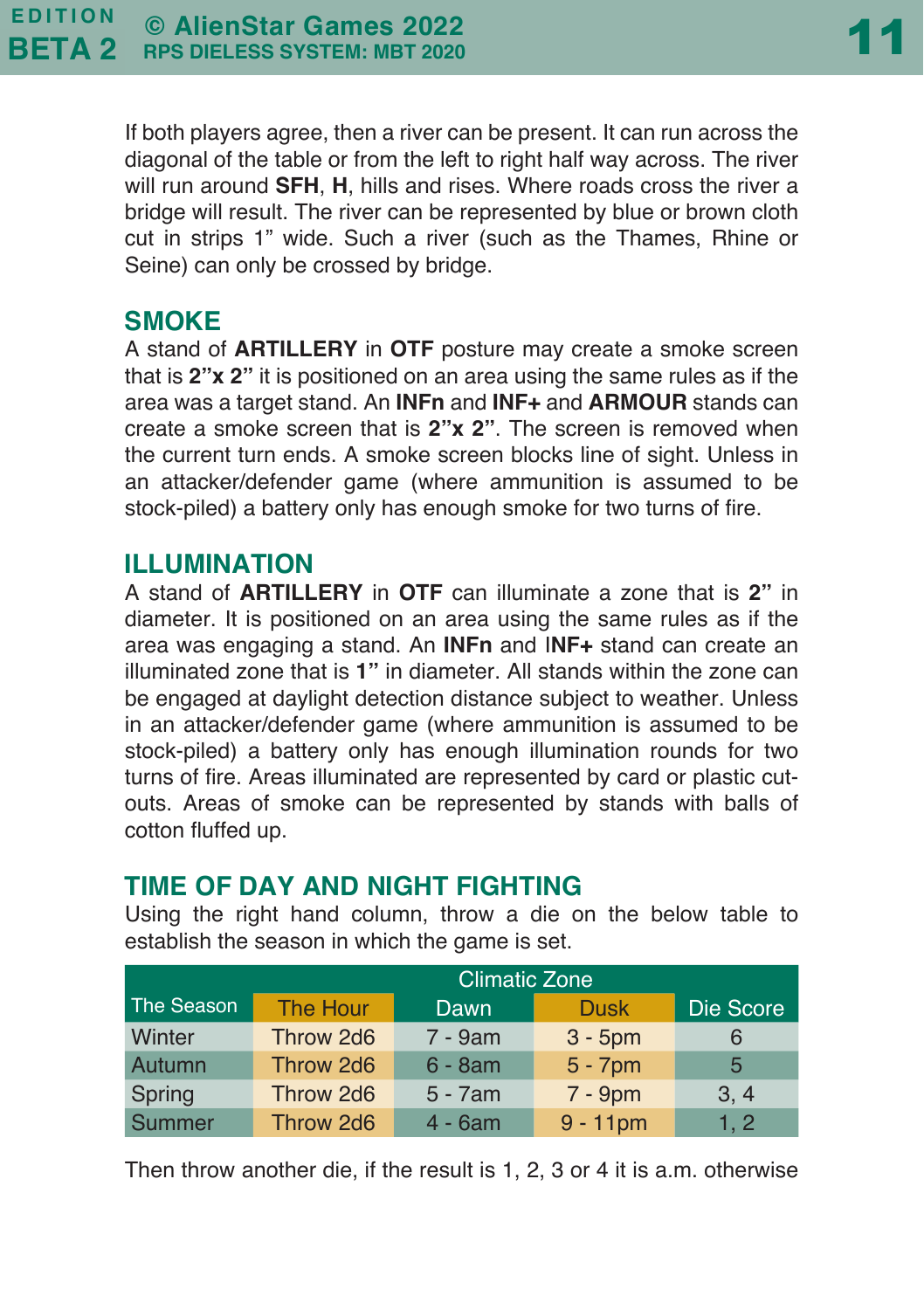it is p.m.. Next, throw again using the 'The Hour' column above to get the actual hour of the game. Night is the period from dusk to dawn and day is the period from dawn to dusk. Dusk, dawn and night reduce the engagement range to half and movement by night is considered bad going to **INFANTRY** and **ARMOUR** except by road.

#### **ADVERSE WEATHER CONDITIONS - AWC**

Cross reference the game's Season with Climatic Zone, throw a die to see if Adverse Weather Conditions affect the game.

|               | <b>Climatic Zone</b> |                 |                |                        |  |  |
|---------------|----------------------|-----------------|----------------|------------------------|--|--|
| Season        | <b>Temperate</b>     | <b>Tropical</b> | <b>Dessert</b> | Cold/<br><b>Steppe</b> |  |  |
| Winter        | $4+$                 | 5+              | $5+$           | $3+$                   |  |  |
| Autumn        | $5+$                 | $5+$            | $6+$           | 4+                     |  |  |
| Spring        | $5+$                 | $5+$            | $6+$           | $5+$                   |  |  |
| <b>Summer</b> | 6+                   | 4+              | $5+$           | 6+                     |  |  |

**AWC** reduces all engagement ranges by half and renders smoke ineffective. **AWC** can be conditions such as storm, gale, heavy rain, monsoon, snow, blizzard, cold, dust or sand storm, mirage, thirst, appropriate to the climatic zone. **AIRCRAFT** in **CAS** posture can not engage **INFANTRY** or **ARMOUR**.

#### **DEPLOYMENT**

Both sides can deploy on-table troops anywhere within **8"** of their own table base edge unless **INFANTRY** or **ARMOUR** in **STATIC** which can deploy up to 18" from the base edge.. **AIRCRAFT** and **ARTILLERY** in the **OTF** posture are placed in an off-table zone that is behind the players' table base edge. This zone can be up to 4" deep, but represents a zone up to 30km deep in real life. Players **RPS**, the winner decides who deploys first. Deploy one Battle Group at a time, alternating sides, until all Battle Groups are deployed. A stand cannot be deployed any closer than 18" to any opposing ontable stand. Initially deploy with blank stands replacing them with actual stands when opposing **REC** stand comes within 16". As an optional rule you can have up to 30% extra blank stands which are fake. A stand's identity has to be clearly written on the underside.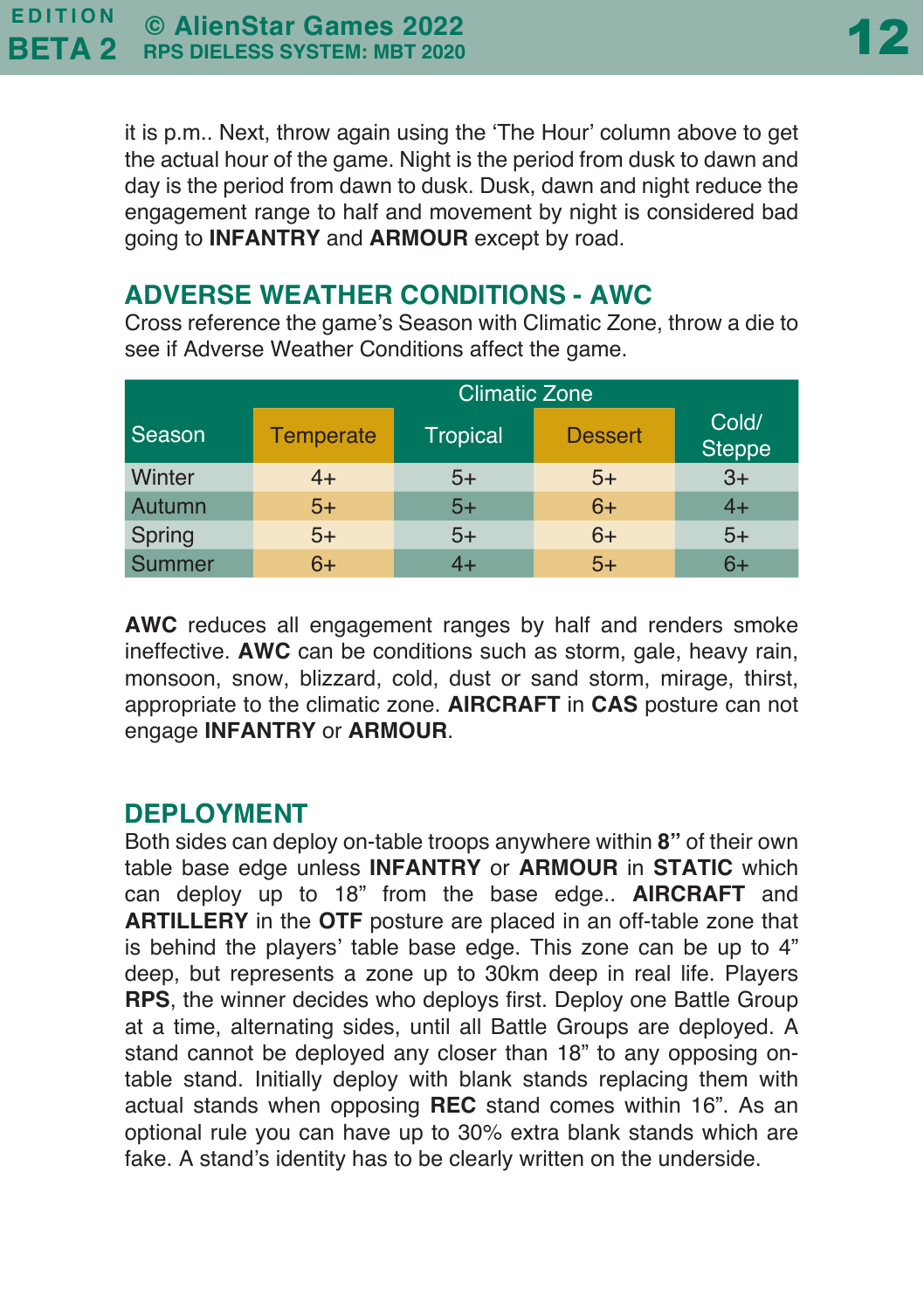| The stand is          | <b>GOOD GOING</b> | <b>BAD GOING</b>  |  |  |
|-----------------------|-------------------|-------------------|--|--|
| INF-                  | Up to4"/8"        | 2"14"             |  |  |
| INFn, INF+, ADA, PDA. | 8" / 24"          | 4" / 8"           |  |  |
| MBT-                  | 6''/16''          | 3''/8             |  |  |
| MBTn, MBT+            | 8" / 24"          | 4"/8              |  |  |
| Blank or Fake.        | 8"124"            | 4 <sup>n</sup> /8 |  |  |

**INFANTRY** and **ARMOUR** stands in the **STATIC** posture once deployed cannot move during the remainder of the game unless to make **repulse** moves. Stands in the **FAST** mode must make at least half move. In the above table the figure before the stroke is the allowed **TACTICAL** move distance, the figure after the stroke is the **MARCH** move distance. A march move cannot bring a stand to within 24" of any opposing stand.

#### **THE TURN SEQUENCE**

One turn consists of two rounds that each have five segments. At the start of each turn, both players **RPS** the winner can choose to play the first or second round. If the result in a draw, **RPS** again. The side who has the current round is called the 'owning player', the other player is called the 'opposing player'.

#### **In the first round of the turn, the owning player…**

1. Moves any **ASF** or **ECM** stands from the off-table zone up to 36" of the player's table edge. They can stay on-table for two turns before permanently leaving. Once positioned they do not move until they leave, are **Repulsed** or **Destroyed**. On-table **ASF** stands may engage opposition on-table **AIRCRAFT** at up to 36". On-table **ECM** can then engage **ADA**(36), **PDA**(24), **ECM** and **CBA**. **ASF** and **ECM** stands are assumed to be operating at distance or altitude beyond that of the table.

**2.** Moves any **CAS** stands from the off-table zone to just in front of the player's table edge. They stay in this position for one turn and in the following turn they can move to within the engagement distance of a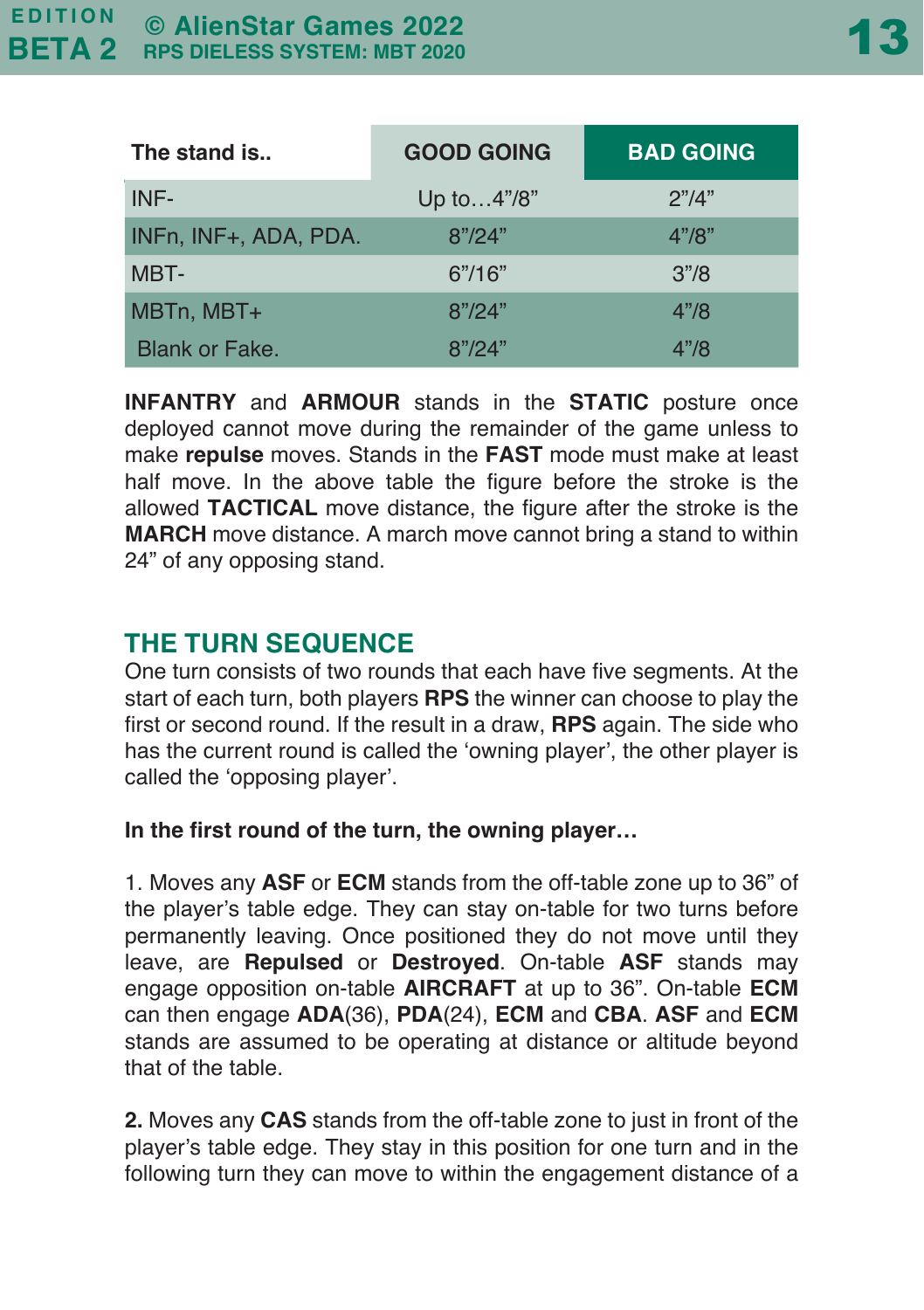selected opposing stand and complete the engagement. After the engagement **CAS-** and **CASn** leave the table unless **Repulsed** or **Destroyed**. **CAS+** or Helicopters can remain on-table for a further two turns and engage one opposing stand per turn unless **Repulsed** or **Destroyed**.

**3. ARTILLERY** stands in **CBA** posture can engage opposing **OTF** or **LAS** stands that have engaged in the opposing player's previous round.

**4. ADA** stands may engage any opposing **ASF** stands with 36" and **PDA** may engage any opposing **AIRCRAFT** stands within 12".

**5. ARTILLERY** in **OTF** may engage any opposing stands if allowed to do so by the engagement rules on Page 5. A marker is placed in front of the stand to signify engagement.

**6.** Selects an on-table Battle Group and moves each of its stands according to the movement rules and the player's wishes. Complete **MARCH** moves before conducting **TACTICAL** moves. When an owning player's stand come within Engagement distance of any opposing stands, the owning player may engage if he wishes and of a type allowed to do so.

When the owning player completes his round, **play then passes to the opposing play who then becomes the owning player** and works through the sequence to complete the second round. When both players have completed their round, the turn has been completed and the process is repeated.

#### **ENGAGEMENT**

When stands come within engagement distance as on Page 5, the owning player has the option of conducting engagement. The owning player has to nominate his own stand that is engaging and the opposing stand being engaged. A stand can only engage one opposing stand per turn.

There are two types of engagement, **mutual** engagement and **unilateral** engagement.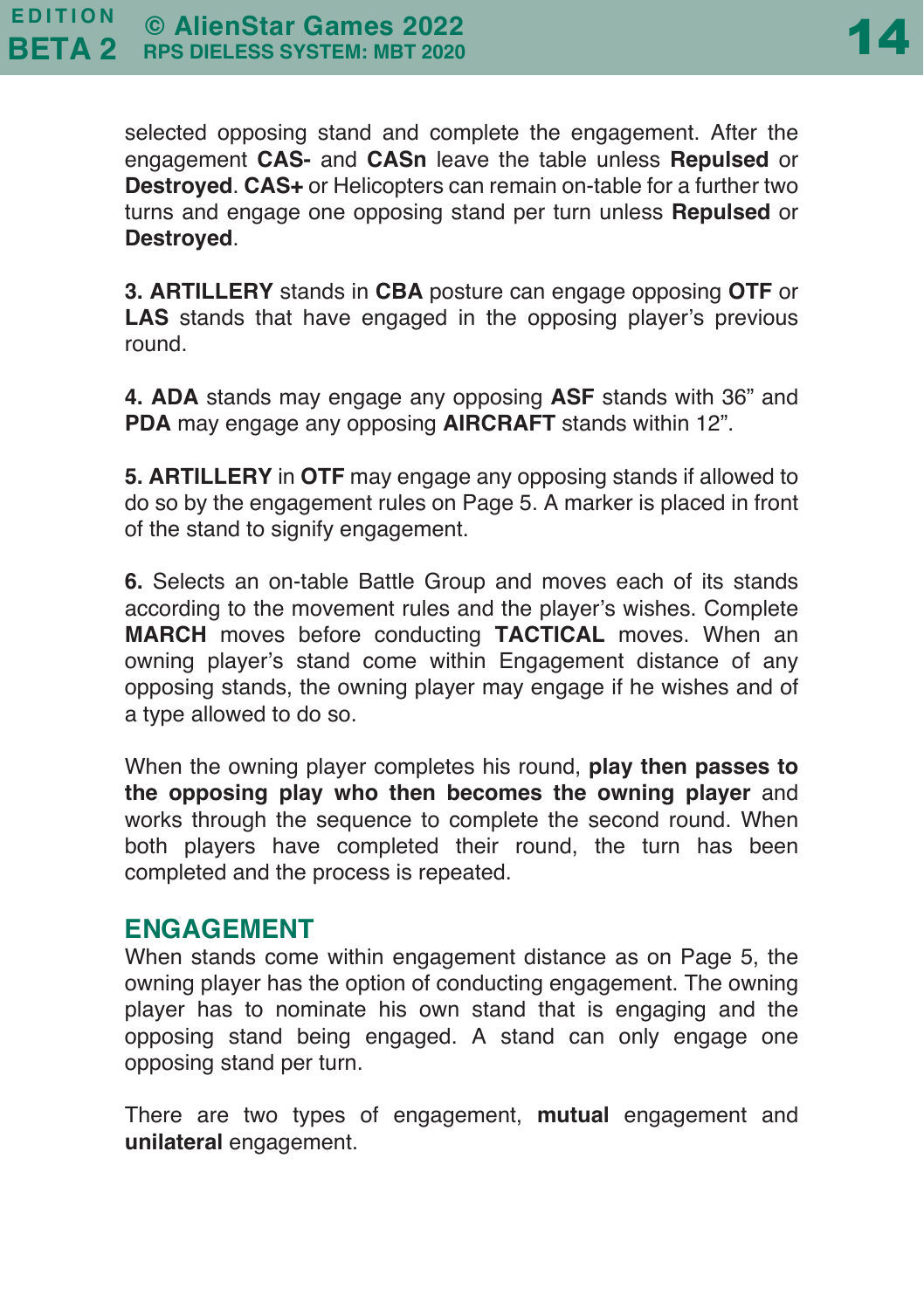**Mutual** engagement is where the two stands can engage each other as per the engagement rules on page 5. **Unilateral** engagement is where only one can engage. An example of **mutual** is an **INFANTRY** stand engaging an opposing **CAS** stand, or **ASF** engaging an opposing **ASF** stand. An example of unilateral engagement would be **ARTILLERY** in **OTF** posture engaging an opposing **ARMOUR** stand or a **CBA** stand engaging an **OTF** stand.

#### **CONDUCTING ENGAGEMENT**

After the two engaging stands are nominated, both players **RPS**, adjudicate any tactical factors and then consult the results table.

#### **TACTICAL FACTORS**

Remember, it is only the owning player that adjudicates tactical factors.

- **R** If the opposing stand has a lower **sub-class** (page 3).
- **R** If the opposing stand has a lower Troop Grading (page 6).
- **RR** If **INFANTRY** engaging **ARMOUR** which have no friendly **INFANTRY** within 4".
- **L** If engaging a unit that is in **FAST, STATIC** or **Bad Going.**
- **L** If **AIRCRAFT** engaging **INFANTRY** or **ARMOUR** in **AWC**.
- **L** If opposing stand has a higher **sub-class** (page 3).
- **L** If **INF+ or INFn** engaging **CAS**.
- **L** If **ATM** engaging **ARMOUR**.
- **L ATM** engaging a stand in **FAST** or **Bad Going**.
- **L LAS** engaging **INFANTRY**.
- **L** If **CBA** engaging **SNS**.
- **L** If engaging **ECM or AIRCRAFT** within 3" of **ECM.**
- **L** If in **MOBILE** or **FAST** and engaging when in **Bad Going**.
- **L** If any stand engaging whilst **PINNED**.
- **LL** If any stand engaging whilst **REPULSED**.
- **LL** If engaging an opposing **INFANTRY** unit in **MBUA** or **BUA**.

**R** means read the result from the below two tables one column to the right of the green column. **RR** - move two columns to the right. **L** move one column to the left of the **GREEN** column. Tactical factors are cumulative. For example, **ATM** engaging **ARMOUR** in **FAST** and **Bad Going** will have two **L** results and read two columns to the left.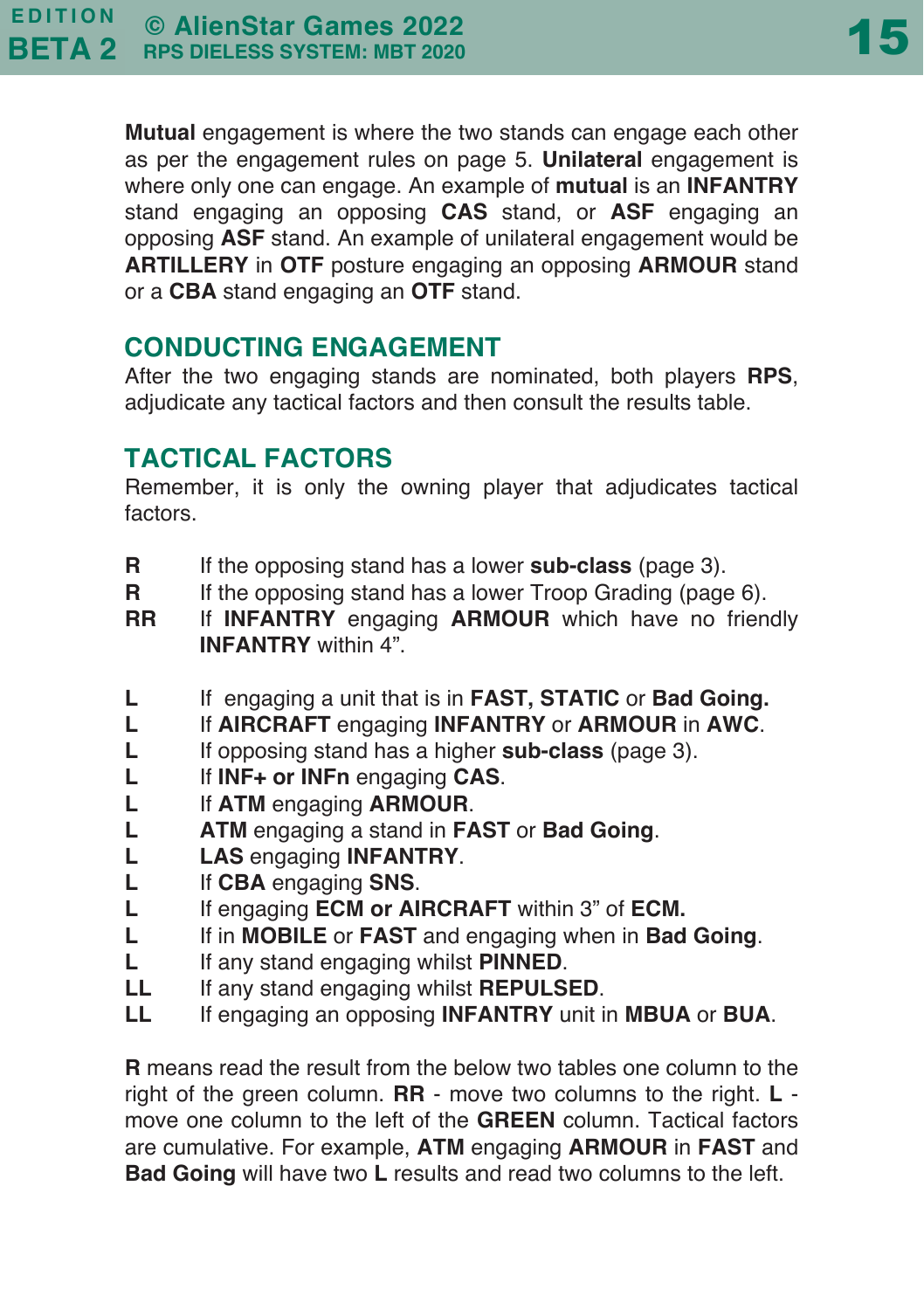#### **RESULTS TABLE**

| There are two results tables, the first one is for Mutual engagement        |     |     |     |     |     |
|-----------------------------------------------------------------------------|-----|-----|-----|-----|-----|
| and the other for unilateral. The owning player cross references his        |     |     |     |     |     |
| DDO waa ultuulika dha Taatiaal Faatay aaluwaa abiiftand amaliaa tha waa ult |     |     |     |     |     |
| The Owning Player WINS                                                      |     |     |     |     |     |
| The Owning Player DRAWS                                                     | P/R | P/R | P/P | R/R | R/N |
| The Owning Player LOSES                                                     | N   | N.  | N   |     | R   |
|                                                                             |     |     |     |     |     |

| The helow table is used for unilateral ennanaments |       |        |       |        |        |  |
|----------------------------------------------------|-------|--------|-------|--------|--------|--|
| The Owning Player WINS                             |       |        |       |        | N      |  |
| The Owning Player DRAWS                            | $-/-$ | $-I$   | $-IP$ | $-$ /R | $-$ /D |  |
| The Owning Player LOSES                            | ۰     | $\sim$ | -     |        |        |  |

Results from the above tables are applied immediately.

If the owning player **WINS** the **RPS**, the result from the table is applied to the opposing stand.

If the owning player **DRAWS** the **RPS**, the result from the table is applied to the **owning player/opposing player**.

If the owning player **LOSES** the **RPS**, the result from the table is applied to the owning player's stand.

**N** means the stand is **NEUTRALISED** and is removed from play. **P** = the stand becomes **Pinned** unless already Pinned which then becomes **Repulsed**. **R** = the stand becomes **Repulsed** unless already Repulsed which then becomes **NEUTRALISED**.

Use a marker to indicate a **PINNED** stand and a different marker for stands that are **REPULSED**. If pinned stand receives another pinned result it then becomes Repulsed. If a repulsed stand receives another repulsed result it is **Neutralised** and removed from play. A **Neutralised** result does not mean that all its personnel are killed or all of its equipment knocked out. It may mean the stand's combat effectiveness has been severely reduced by a number of physical and psychological factors.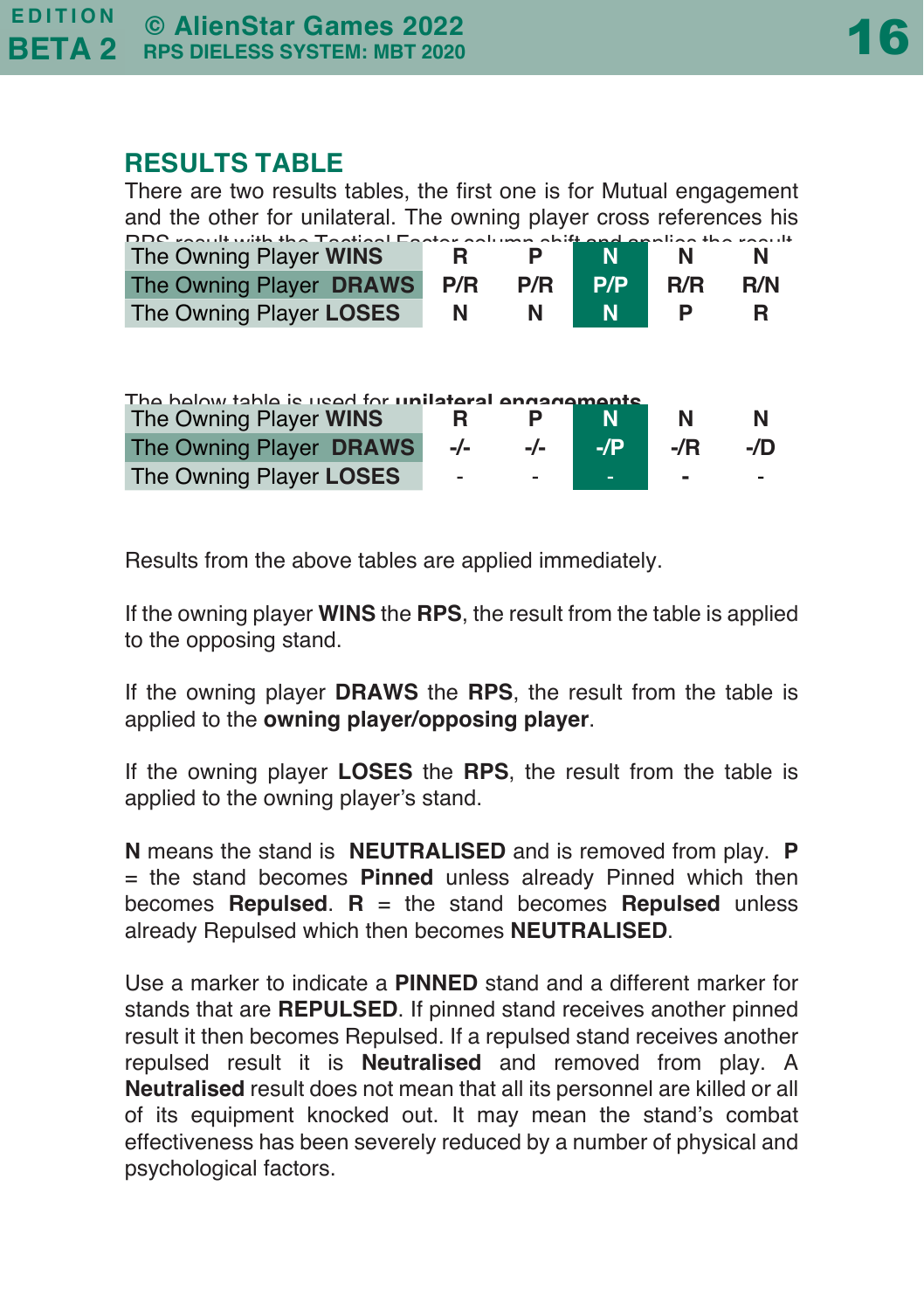**ADA** or **PDA** receiving a **Repulsed** result are **Neutralised** instead.

An on-table Repulsed stand must make an immediate move directly towards their own side's baseline. This move must be half of their move in good going. **AIRCRAFT** receiving a Repulse result must leave the table not to return.

#### **FRONT, FLANK, REAR AND SHOOTING ARCS**

The diagram below shows the front, flank and rear arcs of **INFn**, **INF+** and **ARMOUR** stands.



**ARMOUR** and **CAS** can only engage opposing stands to their own Front arc. Engaging opposing **ARMOUR** stands to their Side arc confers a combat advantage. **INFANTRY** stands can engage an opposing stand in the Front and Side arc. All other types of stand can engage in a 360 degree arc.

#### **VICTORY CONDITIONS**

When 30% of a Battle Group's stands have been **Repulsed** or 15% of the Battle Group's stands have been **Neutralised** the Battle Group becomes Fragile.

When 40% of a player's stands have been **Repulsed** or 20% of the player's stands have been **Neutralised** the Battle Group becomes Fragile.

#### **OPTIONAL RULES**

You may wish to expand the game a little for a greater degree of tactical flexibility by introducing three additional sub-classes. These are…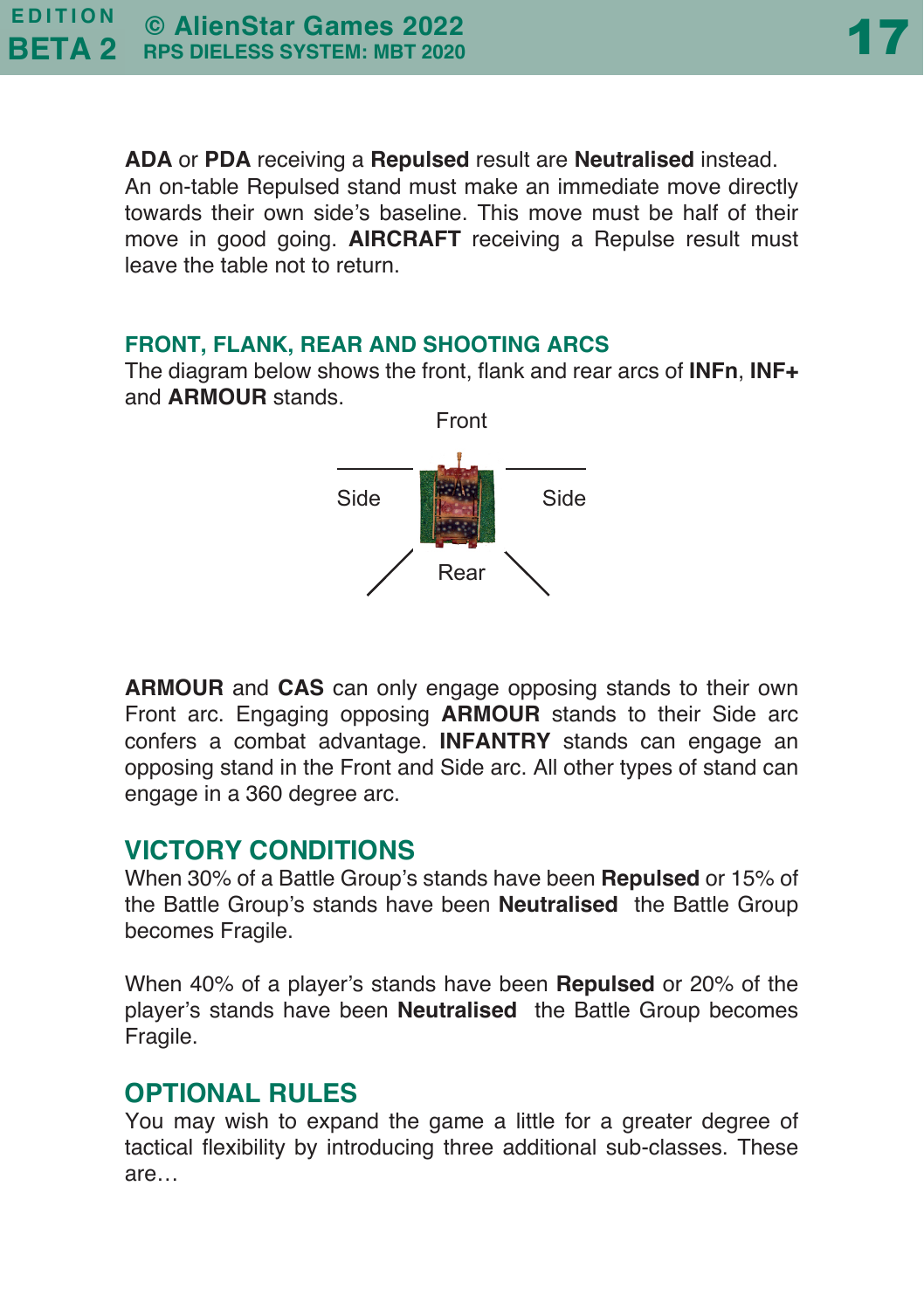**FE** A sub-class of INFANTRY. **MNF** A mine field. **OBS** A natural obstruction.

#### **A NOTE ABOUT RPS**

In a spirit of fair play, which is very important to us at ASG, RPS should not be ambiguous. Paper especially should be made with the hand flat out and fingers straight. Scissors should be wide open. Rock should be a tight fist. Player's who push the rules or who want to win at all cost should be discouraged.

#### **Fantasy Armies**

There is no objection for the use of fantasy armies, I have two myself, the Isle of Man army and their opponents of Ynys Mon. Your fantasy army must have a geographical location, it must also have, depending on its in/dependence from its 'mother' nation, unique insignia. As for equipment, there are no limitations here. Many small nations buy from a variety of sources – so can you.

#### **Tactical and gaming advice**

Some final points. Choose an army that suits your style, one you can love even when it loses. Learn to use it well. Obviously, real life tactics will work the best under these rules. There still is plenty of scope for you to be inventive and innovative. Your army will need input and initiative from you, don't abdicate that responsibility. One thing I do hate though, are those players to whom winning is the only thing. It isn't. To win is nice, it's the icing on the cake. But having fun and enjoyment is the main thing, win or loose. Play fair and have fun. Well, that's about it. I hope you enjoy your gaming, let me know how you get on.

Email: office@alienstargames.com Web: www.alienstargames.com

#### **The Legal stuff**

© AlienstarGames 2022. Although this publication is free, it is not in